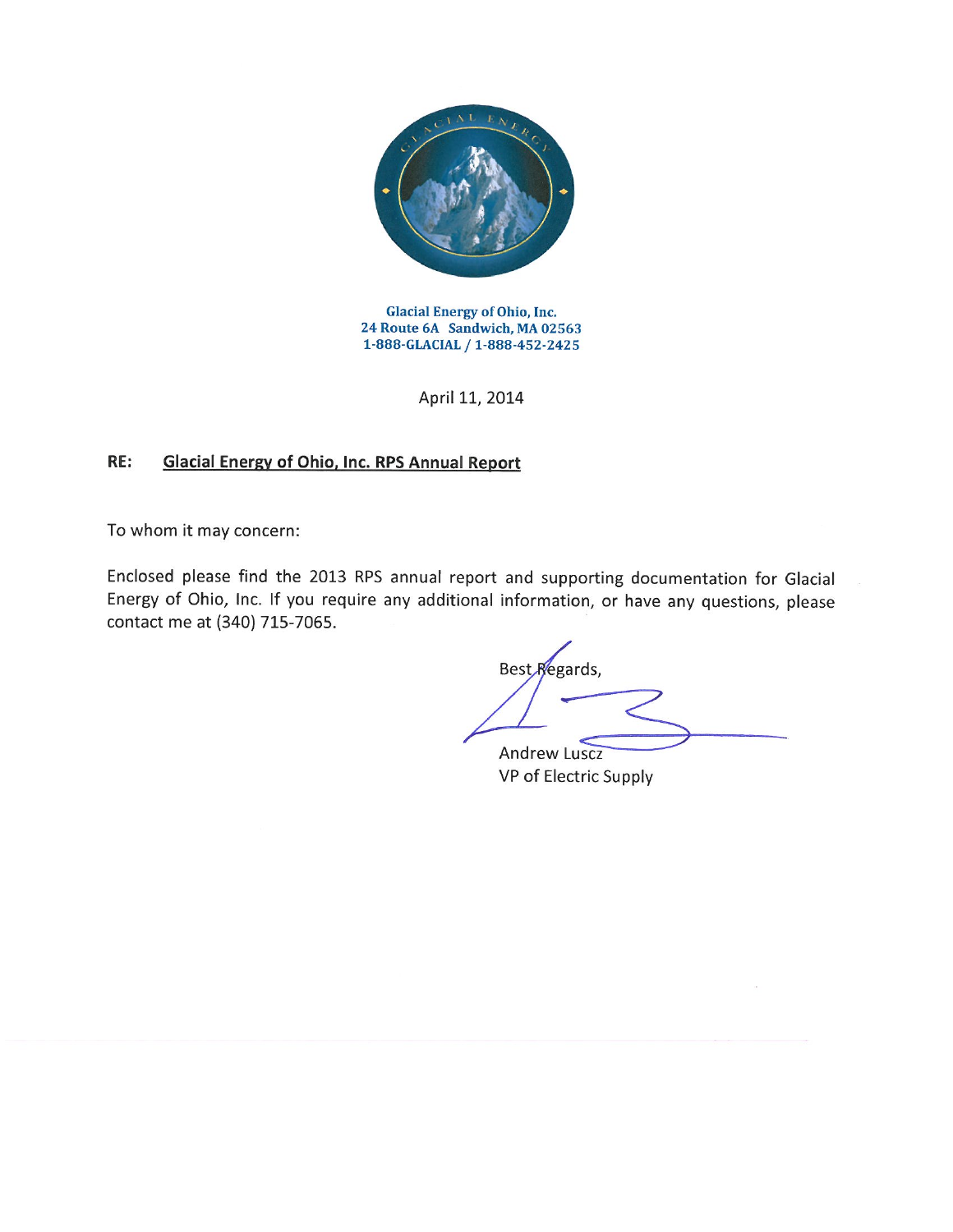| Compliance Plan Status Report for Compliance Year 2013<br><b>Summary Sheet</b> |                                                                                                                                                                         |                                                   |                                |         |                          |                                |                                   |                                                                                                                              |
|--------------------------------------------------------------------------------|-------------------------------------------------------------------------------------------------------------------------------------------------------------------------|---------------------------------------------------|--------------------------------|---------|--------------------------|--------------------------------|-----------------------------------|------------------------------------------------------------------------------------------------------------------------------|
|                                                                                | Sales<br>Unadjusted (MWHs)                                                                                                                                              |                                                   | Proposed<br>Adjustments (MWHs) |         | Sales<br>Adjusted (MWHs) | Source of<br>Sales Volume Data |                                   | This formula assumes sales during at<br>least one of the 3 preceding years. If that<br>is not the case, then rows A, B and C |
| 2010                                                                           | 492,951                                                                                                                                                                 |                                                   | $\pmb{0}$                      |         | 492,951                  |                                | (A)                               | should be zero and estimated or actual<br>sales should be used in row D. Refer to                                            |
| 2011                                                                           | 1,130,704                                                                                                                                                               |                                                   | $\mathbf 0$                    |         | 1,130,704                |                                | (B)                               | 4901:1-40-03(B), OAC, for details on the                                                                                     |
| 2012                                                                           | 1,267,261                                                                                                                                                               |                                                   | $\pmb{0}$                      |         | 1,133,796                |                                | (C)                               | baseline calculation methodologies.                                                                                          |
|                                                                                | <b>Baseline for 2013 Compliance Obligation</b>                                                                                                                          |                                                   |                                | 919,150 |                          | $(D) = AvgABC$                 | Contact Staff with any questions. |                                                                                                                              |
| 2.00%                                                                          | 2013 Statutory Compliance Obligation                                                                                                                                    |                                                   |                                |         |                          |                                |                                   |                                                                                                                              |
|                                                                                | 2013 Non-Solar Renewable Benchmark                                                                                                                                      |                                                   |                                |         | 1.91%                    |                                | (E)                               |                                                                                                                              |
|                                                                                | 2013 Solar Renewable Benchmark                                                                                                                                          |                                                   |                                |         | 0.09%                    |                                | (F)                               |                                                                                                                              |
|                                                                                | Per ORC, 4928.64(B)(2)                                                                                                                                                  |                                                   |                                |         |                          |                                |                                   |                                                                                                                              |
|                                                                                | 2013 Compliance Obligation                                                                                                                                              |                                                   |                                |         |                          |                                |                                   |                                                                                                                              |
|                                                                                | Non-Solar RECs Needed for Compliance                                                                                                                                    |                                                   |                                |         | 17,556                   |                                | $(G) = (D) * (E)$                 |                                                                                                                              |
|                                                                                | Minimum Required from Ohio Facilities                                                                                                                                   |                                                   |                                |         | 8,778                    |                                | $(H) = (G) * 0.5$                 |                                                                                                                              |
|                                                                                |                                                                                                                                                                         |                                                   |                                |         |                          |                                |                                   |                                                                                                                              |
|                                                                                |                                                                                                                                                                         | Solar RECs Needed for Compliance                  |                                |         | 414                      | 827<br>$(I) = (D) * (F)$       |                                   |                                                                                                                              |
|                                                                                | Minimum Required from Ohio Facilities                                                                                                                                   |                                                   |                                |         |                          |                                | $(J) = (I) * 0.5$                 |                                                                                                                              |
|                                                                                |                                                                                                                                                                         | Carry-Over from Previous Year(s), if applicable   |                                |         |                          |                                |                                   |                                                                                                                              |
|                                                                                | Ohio Non-Solar - MWHs                                                                                                                                                   |                                                   |                                |         |                          |                                | (K)                               |                                                                                                                              |
|                                                                                | Other Non-Solar - MWHs                                                                                                                                                  |                                                   |                                |         |                          |                                | (L)                               |                                                                                                                              |
|                                                                                | Ohio Solar - MWHs                                                                                                                                                       |                                                   |                                |         |                          |                                | (M)                               |                                                                                                                              |
|                                                                                | Other Solar - MWHs                                                                                                                                                      |                                                   |                                |         |                          |                                | (N)                               |                                                                                                                              |
|                                                                                |                                                                                                                                                                         |                                                   |                                |         |                          |                                |                                   |                                                                                                                              |
|                                                                                | <b>Total 2013 Compliance Obligations</b>                                                                                                                                |                                                   |                                |         |                          |                                |                                   |                                                                                                                              |
|                                                                                | Non-Solar RECs Needed for Compliance                                                                                                                                    |                                                   |                                |         | 17,556<br>8,778          |                                | $(O) = (G) + (K) + (L)$           |                                                                                                                              |
|                                                                                | Minimum Required from Ohio Facilities                                                                                                                                   |                                                   |                                |         |                          |                                | $(P) = (H) + (K)$                 |                                                                                                                              |
|                                                                                | Solar RECs Needed for Compliance                                                                                                                                        |                                                   |                                |         | 827                      |                                | $(Q) = (1) + (M) + (N)$           |                                                                                                                              |
|                                                                                | Minimum Required from Ohio Facilities                                                                                                                                   |                                                   |                                |         | 414                      |                                | $(R) = (J) + (M)$                 |                                                                                                                              |
|                                                                                | 2013 Performance (Per GATS or MRETS Data)                                                                                                                               |                                                   |                                |         |                          |                                |                                   |                                                                                                                              |
|                                                                                | Ohio Non-Solar - MWHs                                                                                                                                                   |                                                   |                                |         | 8,779                    |                                | (S)                               |                                                                                                                              |
|                                                                                | Other Non-Solar - MWHs                                                                                                                                                  |                                                   |                                |         | 8,777                    |                                | (T)                               |                                                                                                                              |
|                                                                                | Ohio Solar - MWHs                                                                                                                                                       |                                                   |                                |         | 414                      |                                | (U)                               |                                                                                                                              |
|                                                                                | Other Solar - MWHs                                                                                                                                                      |                                                   |                                |         | 413                      |                                | (V)                               |                                                                                                                              |
|                                                                                |                                                                                                                                                                         |                                                   |                                |         |                          |                                |                                   |                                                                                                                              |
|                                                                                | Under Compliance in 2013, if applicable<br>Ohio Non-Solar - MWHs                                                                                                        |                                                   |                                |         | $-1$                     |                                | $(W) = (P) - (S)$                 |                                                                                                                              |
|                                                                                | Other Non-Solar - MWHs                                                                                                                                                  |                                                   |                                |         |                          |                                | $(X) = (O - P) - (T)$             |                                                                                                                              |
|                                                                                |                                                                                                                                                                         |                                                   |                                |         |                          |                                |                                   |                                                                                                                              |
|                                                                                | Ohio Solar - MWHs                                                                                                                                                       |                                                   |                                |         |                          |                                | $(Y) = (R) - (U)$                 |                                                                                                                              |
|                                                                                | Other Solar - MWHs                                                                                                                                                      |                                                   |                                |         | $\Omega$                 |                                | $(Z) = (Q - R) - (V)$             |                                                                                                                              |
|                                                                                | 2013 Alternative Compliance Payments                                                                                                                                    |                                                   |                                |         |                          |                                |                                   |                                                                                                                              |
|                                                                                |                                                                                                                                                                         | Non-Solar, per MWH (Refer to Case 13-0995-EL-ACP) |                                |         |                          |                                | (AA)                              |                                                                                                                              |
|                                                                                | Solar, per MWH - per 4928.64(C)(2)(a)                                                                                                                                   |                                                   |                                |         | \$48.56<br>\$350.00      |                                | (BB)                              |                                                                                                                              |
|                                                                                | 2013 Payments, if applicable                                                                                                                                            |                                                   |                                |         |                          |                                |                                   |                                                                                                                              |
|                                                                                | Non-Solar Total                                                                                                                                                         |                                                   |                                |         | \$0.00                   |                                | $(CC) = (W+X) * (AA)$             |                                                                                                                              |
|                                                                                | Solar Total                                                                                                                                                             |                                                   |                                |         | \$0.00                   |                                | $(DD) = (Y+Z) * (BB)$             |                                                                                                                              |
|                                                                                | <b>TOTAL</b>                                                                                                                                                            |                                                   |                                |         | \$0.00                   |                                | $(EE) = (CC) + (DD)$              |                                                                                                                              |
|                                                                                | This compliance worksheet was developed by Staff for internal review purposes. However, it may be useful for your company in preparation of its AEPS annual             |                                                   |                                |         |                          |                                |                                   |                                                                                                                              |
|                                                                                | compliance status report for the 2013 compliance year. Your company is not required to include this form in its filing, but that is an option. If using this form, your |                                                   |                                |         |                          |                                |                                   |                                                                                                                              |
|                                                                                | company should insert data in the blue shaded boxes (as applicable). The remaining cells should auto-calculate. However, you should still independently verify          |                                                   |                                |         |                          |                                |                                   |                                                                                                                              |
|                                                                                | the accuracy of the calculations. Questions concerning this worksheet can be addressed to Stuart. Siegfried@puc.state.oh.us                                             |                                                   |                                |         |                          |                                |                                   |                                                                                                                              |